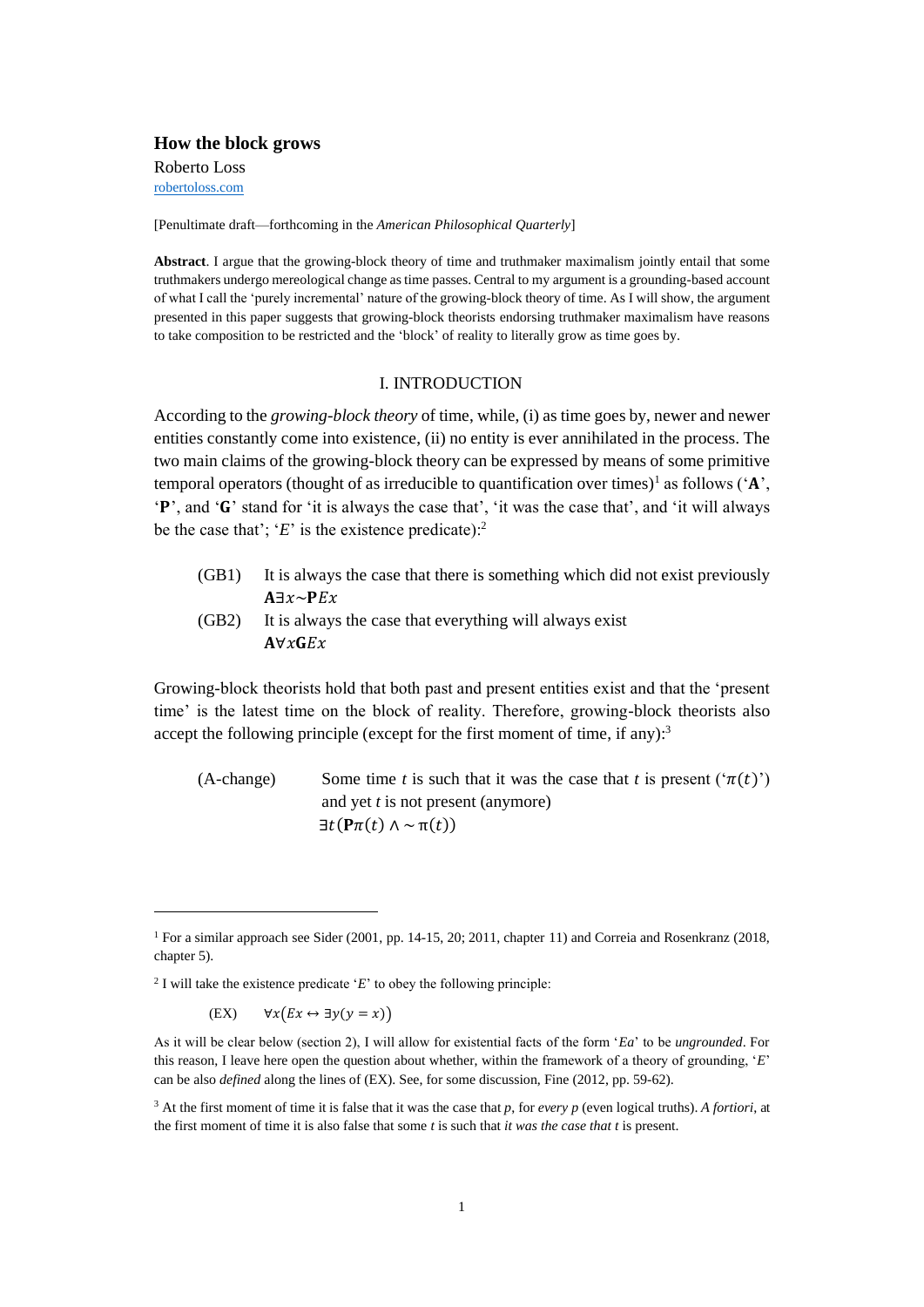Normally, talk of the 'growth' of the block is just taken to express the fact that the domain of the quantifier featuring in (GB1) and (GB2) is constantly increasing (see, for instance, Correia and Rosenkranz 2018, p. 168). Instead, in this paper I aim to present an argument showing (against the backdrop of some plausible assumptions) that growingblock theorists endorsing *truthmaker maximalism* (that is, the idea that every truth has a truthmaker) must take at least some entities to literally grow as time passes by acquiring new proper parts, and namely, those entities that make true propositions that cease to be true at a later time. As I will show, not only does this entail that growing-block theorists are confronted with an instance of the familiar puzzle of mereological change (which, in this case, seems to be best resisted by rejecting *mereological universalism*), but it also suggests that they should at least see favorably the idea that the block of reality itself literally grows as time goes by.

Before moving forward, some *caveat* is in place. The characterization of the growing-block theory by means of (GB1) and (GB2) appears to be pretty standard in the literature (see, among others: Sider 2011, pp. 263-264; Deasy 2017, p. 391; Correia and Rosenkranz 2018, pp. 36-50). Indeed, (GB1) and (GB2) appear to represent a very natural and intuitive way to capture what C. D. Broad (1923) considered to be the two main core aspects of the growing-block theory of time:

'The sum total of existence is always increasing […]. (Broad 1923, pp. 66-67)

'There is no such thing as *ceasing* to exist; what has become exists henceforth forever.' (Broad 1923, p. 69)

(see Correia and Rosenkranz 2018, p. 36 for some discussion). Be that as it may, however, in this paper I will not be concerned with the question about whether (GB1) and (GB2) are the best way to capture the idea of reality is a 'growing block' or whether there are theories not complying with either (GB1) or (GB2) that still deserve the label of 'growing-block theory'. Instead, in what follows I will only focus on discussing the consequences of endorsing truthmaker maximalism for 'growing-block theorists' in the sense of (GB1)- (GB2). Of course, this also means that those who (i) find the general idea of a 'growing reality' appealing, (ii) agree with the results of this paper, but (iii) think that the price of truthmaker maximalism for (GB1)-(GB2)-theorists is too high, may take the argument I will present below as a *reductio* of the idea that (GB1) and (GB2) should be taken to be necessary elements of any 'growing-block theory of time'.

### II. MAIN PREMISES

In what follows 'T' is the operator 'it is true that', ' $Mx$ ' is the operator '*x* makes it true that', ' $\leq$ ' and ' $\lt'$ ' stand for parthood and proper parthood, respectively, ' $\exists F$ ' is a secondorder quantifier into predicate position, ' $\Im$ ' is the second-order predicate 'is an intrinsic property', and ' $C_{\tilde{X}}$ ' is a first-order predicate standing for 'has undergone some intrinsic change' which is defined as follows: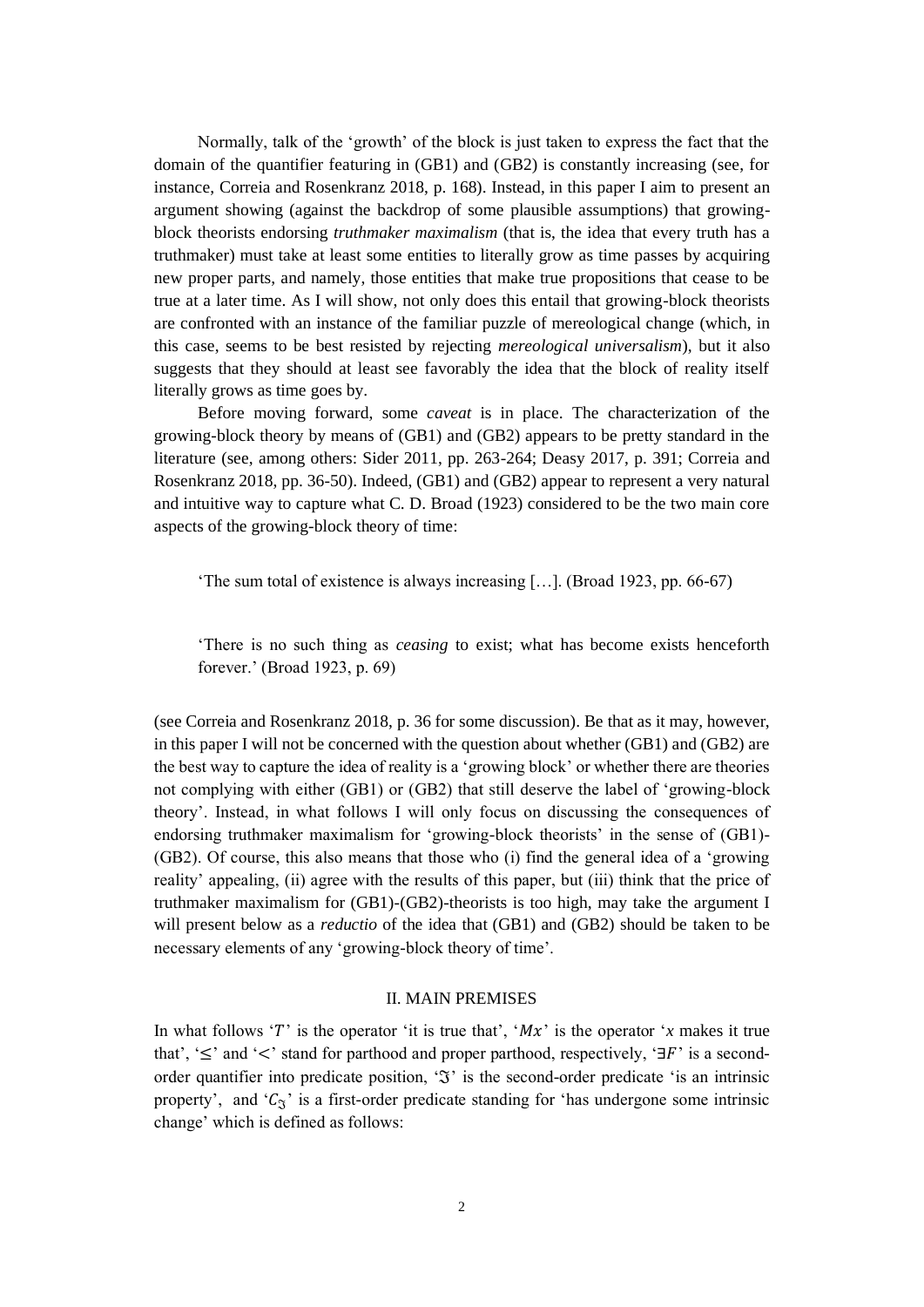(df- $C_{\tilde{\tau}}$ ) *x* has undergone some intrinsic change if and only if for some intrinsic *F*, *x* is *F* and yet *x* wasn't *F* in the past  $C_5 x =_{df} \exists F (\Im F \wedge F x \wedge P \sim F x)$ 

I adopt here an abundant conception of properties and assume that the class of intrinsic properties is closed under negation.<sup>4</sup> Therefore, when an entity loses some intrinsic property  $F$ , (df- $C_3$ ) entails that it has indeed undergone some intrinsic change, as the entity in question must have thereby acquired the property of *being not-F*. 5

I will follow Rosen (2010, pp. 114-115) and take facts to be true propositions and propositions to be structured entities (somehow) built up from worldly items and capable of having objects as constituents (I leave here open the question about whether constituents can or should be regarded as mereological parts). ' $Cxy$ ' stands for '*x* is a constituent of *y*' (for readability's sake I will use ' $f'$ , ' $g'$ , ' $h'$ ,... as variables ranging over facts). If *A* is a sentence or a propositional variable, I will use '[*A*]' as a term standing for 'the fact that *A*'. I will also embrace a *predicational* approach to metaphysical grounding (see Correia and Schnieder 2012, pp. 10-12) and take the notion of partial grounding to be expressed by the predicate ' $\Leftarrow$ ' ('...is partially grounded in...'). ' $\mathcal{F}(x)$ ' stands for '*x* is a fundamental fact' and is defined as follows:

$$
df\text{-}\mathcal{F}(x) =_{df} \sim \exists y (x \Leftarrow y)
$$

Finally, I will also assume *foundationalism*, here understood as the idea that every nonfundamental fact is fully grounded in some plurality of fundamental facts.<sup>6</sup>

Beyond (A-Change) and (GB2) the main argument of this paper relies on the following four premises:

- (T-Max) For every  $p$ , if it is true that  $p$ , then there is some  $x$  that makes  $p$  true  $\forall p(Tp \rightarrow \exists x Mxp)$
- (I-Ch) For every *p*, if *p* was true and it is (now) untrue, then for every *x*, if *x* was a truthmaker for *p*, then *x* has undergone some intrinsic change  $\forall p((PTp \land \neg Tp) \rightarrow \forall x(PMxp \rightarrow C_{\mathfrak{F}}x))$
- (P-Inc) For every true proposition  $p$  that was untrue in the past, there is some entity *x* and some fact *f* such that:
	- (i) *x* didn't exist in the past,

<sup>4</sup> On this idea see, for instance, Sider (1996, p. 15) and Weatherson (2001, p. 370).

<sup>5</sup> For simplicity's sake, throughout the paper I will use '*F*' and the like as both names of properties and predicates. I will thus say both things like '*F* is an intrinsic property' and '*x* is *F*', and let the context disambiguate.

 $6$  See Dixon (2016).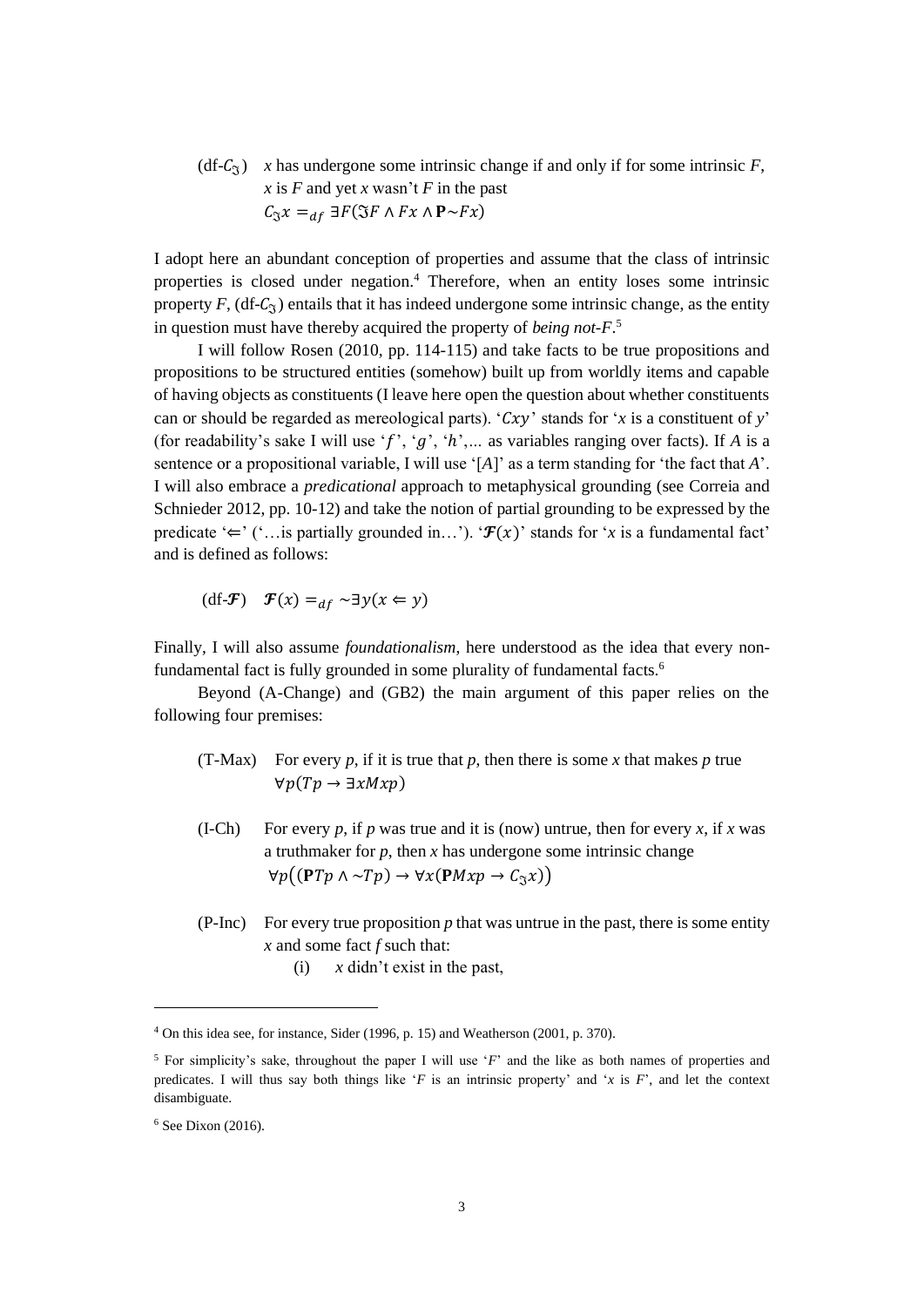- (ii) *f* is a fundamental fact,
- (iii)  $\bar{x}$  is a constituent of  $\bar{f}$ ,
- (iv) either *f* is the fact that *p* or the fact that *p* it is (at least) partially grounded in *f*.

$$
\forall p \left( (Tp \land P \sim Tp) \rightarrow \exists x \exists f \left( \sim PEx \land \mathcal{F}(f) \land Cxf \land ([p] = f \lor [p] \Leftarrow f) \right) \right)
$$

(I-part) If *F* is an intrinsic property, then, for every *x*, if *x* is *F*, then for every *y* and *g*, if the fact that *x* is *F* is grounded in *g* and *g* has *y* as a constituent, then *y* is a part of *x*  $\Im F \to \forall x (Fx \to \forall y \forall g (((Fx) \Leftarrow g \land Cyg) \to y \le x))$ 

In the remainder of this section I will discuss these premises in turn.

#### *2.1 (T-Max) and (I-Ch)*

(T-Max) expresses *truthmaker maximalism*, that is, the idea that every truth has a truthmaker. It is common among truthmaker theorists to also assume *truthmaker necessitarianism*, that is the idea that, if an entity *x* makes a certain proposition *p* true, then it is necessarily the case that, if *x* exists, then *p* is true:

(T-Nec) For every *x* and *p*, if *x* makes *p* true, then, necessarily, if *x* exists, then *p* is true  $\forall x \forall p (Mxp \rightarrow \Box (Ex \rightarrow Tp))$ 

However, it appears difficult for growing-block theorists to endorse both (T-Max) and (T-Nec). In fact, it seems plausible to think that truthmaker necessitarians should at least find attractive the temporal counterpart of (T-Nec):

(T-Alw) For every *x* and *p*, if *x* makes *p* true, then, it is always the case that, if *x* exists, then *p* is true  $\forall x \forall p (Mxp \rightarrow A(EX \rightarrow Tp))$ 

Indeed, (T-Nec) actually *entails* (T-Alw) if the following plausible principle is also assumed:

(Nec-to-Alw) For every  $p$ , if it is necessarily the case that  $p$ , then, it is always the case that *p* is true  $\forall x \forall p (\Box p \rightarrow Ap)$ 

(see Dorr and Goodman 2020 for a recent defense of this principle).<sup>7</sup> It is then easy to prove that (T-Alw), (T-Max), (GB2) and (A-change) form an inconsistent tetrad:

<sup>7</sup> Correia and Rosenkranz (2020, pp. 596-8) doubt that (Nec-to-Alw) should consider part of the logic governing the interaction of tense and modality. Notice, however, that, on the one hand, even if it fails to be a logical truth in the relevant sense, (Nec-to-Alw) can clearly still be taken to be a metaphysical truth concerning time and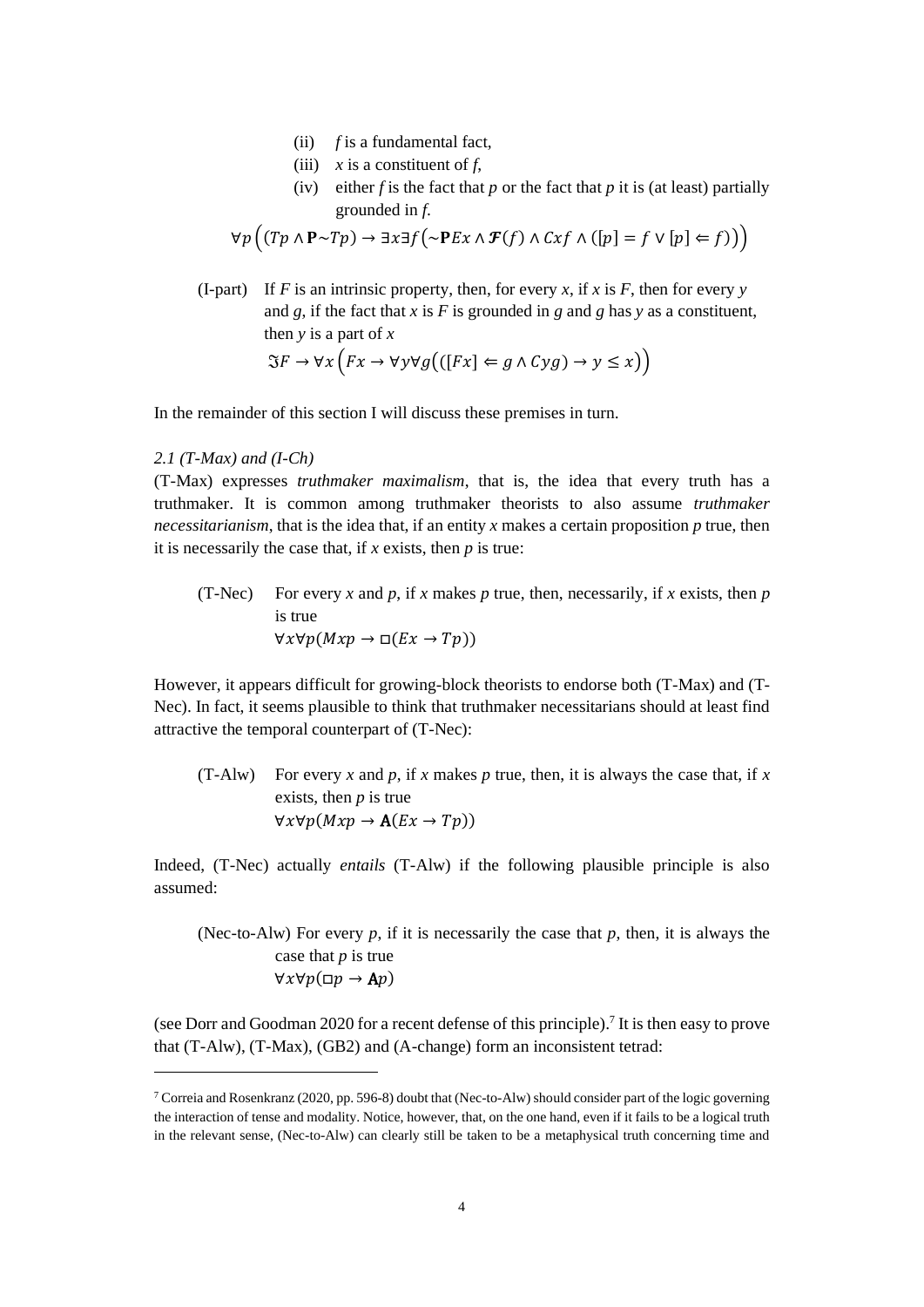*Proof*: Consider a time T that was present in the past (by A-change). The proposition  $\langle T \rangle$  is present was true. By (T-Max),  $\langle T \rangle$  is present had a truthmaker (let us call it  $(M')$ . According to (GB2), M must still exist. By (T-Alw),  $\langle T$  is present $\rangle$  is still true. Yet T is *not* present. *Contradiction*!

Therefore, growing-block theorists endorsing truthmaker maximalism seem forced to embrace some form of *truthmaker contingentism*.

One of the most plausible instances of truthmaker contingentism in the literature appears to be what I will label here *truthmaker intrinsicalism* which draws on the theory presented by Parsons (1999).<sup>8</sup> According to truthmaker intrinsicalism, if *x* makes *P* true, then *P*'s truth *supervenes* on the *intrinsic nature* of *x*, where the intrinsic nature of *x* consists in the totality of *x*'s intrinsic properties. The intuitive thought behind truthmaker intrinsicalism can be expressed as follows. To say that an actual truthmaker *x* for a proposition *P* may exist and yet *P* be false is to say that although *x* actually makes *P* true, *x*'s existence is not enough. Therefore, what is responsible for *P*'s truth must be something else concerning *x*: the way *x* is *intrinsically*.

As stated above, I am adopting here an abundant conception of properties and am also assuming that the class of intrinsic properties is closed under negation. Given these assumptions, truthmaker intrinsicalism entails that if a certain entity *x* makes a certain proposition *p* true, then it is necessarily the case that, if *x* exists and yet *p* is not true, then *x* instantiates some property that it doesn't actually instantiate (' $Act$ ' is the actuality operator 'it is actually the case that' thought of as always rigidly pointing back to the actual world):

(T-Int) For every *x* and *p*, if *x* makes *p* true, then necessarily, if *x* exists and *p* is not true, some *F* is such that (i) *F* is an intrinsic property, (ii) *x* is *F*, and (iii) it is actually the case that  $x$  is not  $F$ .  $\forall x \forall p (Mxp \rightarrow \Box((Ex \land \neg Tp) \rightarrow \exists F (\Im F \land Fx \land Act \sim Fx))$ 

Suppose, in fact, that  $x$  is an actual truthmaker for  $p$  and that there is a merely possible world *w* at which *x* exists and yet *p* is false. According to truthmaker intrinsicalism, the way *x* is intrinsically at *w* must be different from the way *x* is intrinsically in the actual world. In turn, this must be either because *x* doesn't actually instantiate some intrinsic property it instantiates at  $w$  (as T-Int says) or because  $x$  doesn't instantiate at  $w$  some intrinsic property *F* it actually instantiates. However, in the latter case *x* must instantiate at

necessity; on the other hand, the kind of metaphysical views Correia and Rosenkranz (2020, pp. 596-8) appeal to in order to undermine the 'logicality' of (Nec-to-Alw) (which involve either (i) entities acquiring essential properties they didn't have before, (ii) *haecceities* coming into existence without having the possibility of ceasing to be, or (iii) the universe ending at a certain point in time as a matter of metaphysical necessity) seem to show that a rejection of (Nec-to-Alw) is likely to commit one to some controversial metaphysical thesis. The assumption of (Nec-to-Alw) in this context seems, thus, to be pretty safe.

<sup>8</sup> On truthmaker contingentism see also Briggs (2012).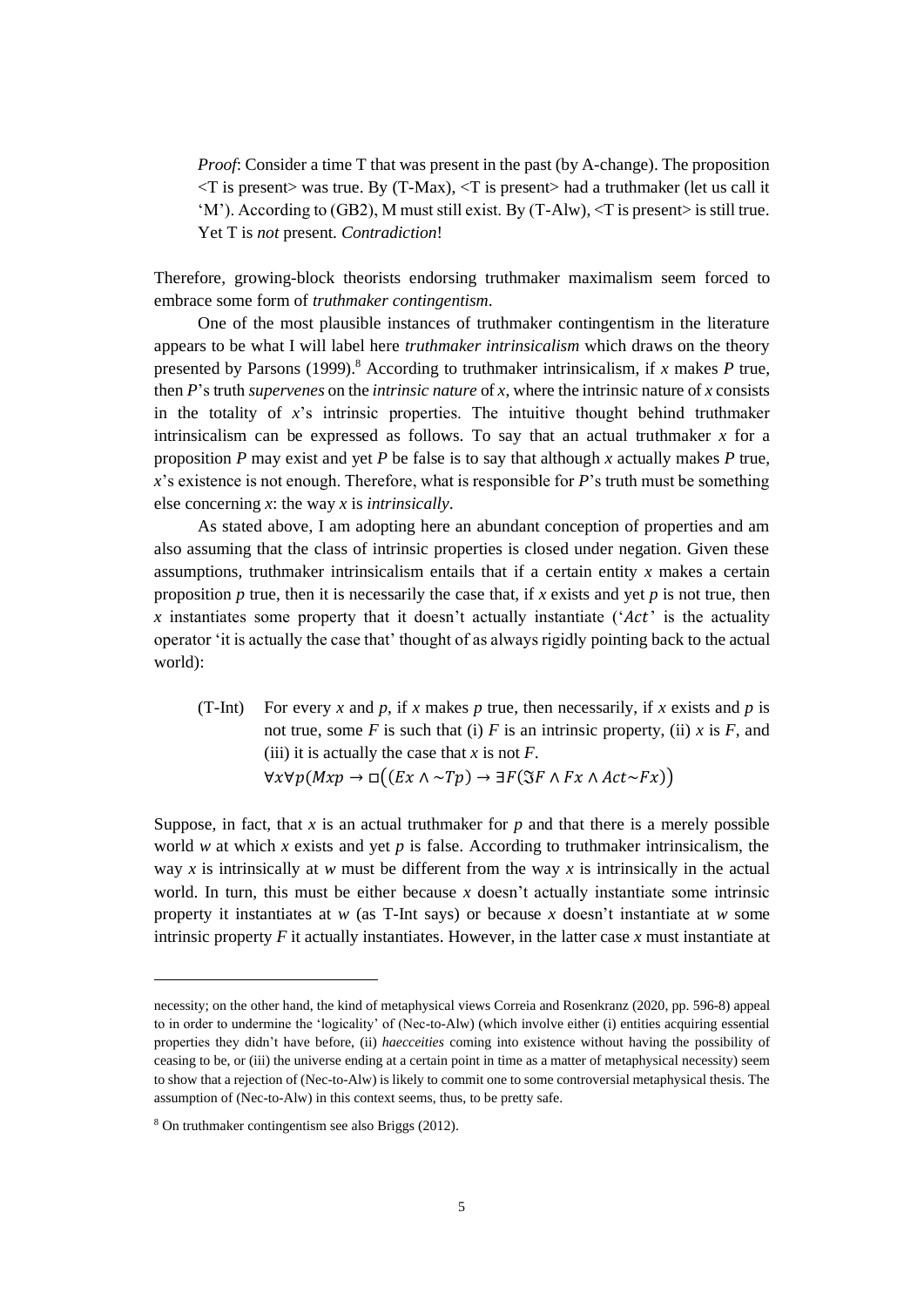*w* the property of *being not-F* (given the abundant conception of properties I am assuming in this paper) which must also be an intrinsic property (given that the class of intrinsic properties is closed under negation). Therefore, also in this case it follows that (T-Int) is true.

The temporal counterpart of  $(T-Int)$  says that if a certain entity x makes a certain proposition *p* true, then it is *always* the case that, if *x* exists and yet *p* is not true, then *x* instantiates some property that it doesn't instantiate *now*  $({\bf N}^{\dagger})$  is the now-operator 'it is now the case that' thought of as always rigidly pointing back to the present 'stage' of temporal passage at which a certain time T is present):<sup>9</sup>

(T-Int-temp) For every *x* and *p*, if *x* makes *p* true, then it is always the case that, if *x* exists and  $p$  is not true, then some  $F$  is such that (i)  $F$  is an intrinsic property, (ii) *x* is *F*, and (ii) it is now the case that *x* is not  $F^{10}$ .  $\forall x \forall p (Mxp \rightarrow A((Ex \land \neg Tp) \rightarrow \exists F (\Im F \land Fx \land N \sim Fx))$ 

It is easy to check that (the 'alwaysation' of) (T-Int-temp) entails  $(I-Ch)^{11}$ 

(I-Ch) For every *p*, if *p* was true and it is (now) untrue, then for every *x*, if *x* was a truthmaker for *p*, then *x* has undergone some intrinsic change  $\forall p((PTp \land \neg Tp) \rightarrow \forall x(PMxp \rightarrow C_{\gamma}x))$ 

Suppose, in fact, that (T-Int-temp) is true and that when T1 was present *x* was a truthmaker for *p*. Since, if true, (T-Int-temp) is plausibly always true, it was true also when T1 was present. Therefore, it was true also when T1 was present that it is always the case that if *x* exists and  $p$  is not true,  $x$  is intrinsically different from how it is at T1. Therefore, it is also *currently* the case (now that, say, T2 is present) that if *x* exists and *p* is not true, *x* is intrinsically different from how it was at T1. Given (GB2), we have that *x* still exists now. Therefore, if  $p$  is indeed not true,  $x$  must have undergone some kind of intrinsic change.

To sum up: the growing-block theory, truthmaker maximalism, and truthmaker intrinsicalism jointly entail that whenever a true proposition becomes untrue its former truthmakers undergo some intrinsic change.

<sup>&</sup>lt;sup>9</sup> To clarify, I take the following principle to be valid for growing-block theorists (where 'H' stands for 'it was always the case that'):

<sup>(</sup>N)  $H\forall xNEx$ 

<sup>&</sup>lt;sup>10</sup> Notice that '*x* is *F* and it is now the case that *x* is *not F*' is embedded by 'it is always the case that' and so that it doesn't entail that it may be sometimes the case *x* is *both F and* not-*F*. In other words, the consequent of (T-Int-temp) only says that, for every time T, if *x* exists at T and yet *p* is not true at T, then there is some intrinsic *F* such that *x* is F at *T* and yet *x* is not *F at the present time U* (which isn't required to be identical to T).

<sup>&</sup>lt;sup>11</sup> More precisely, (I-Ch) is entailed by the 'alwaysation' of  $(T\text{-Int-temp})$  jointly with  $(EX)$  (see footnote 2).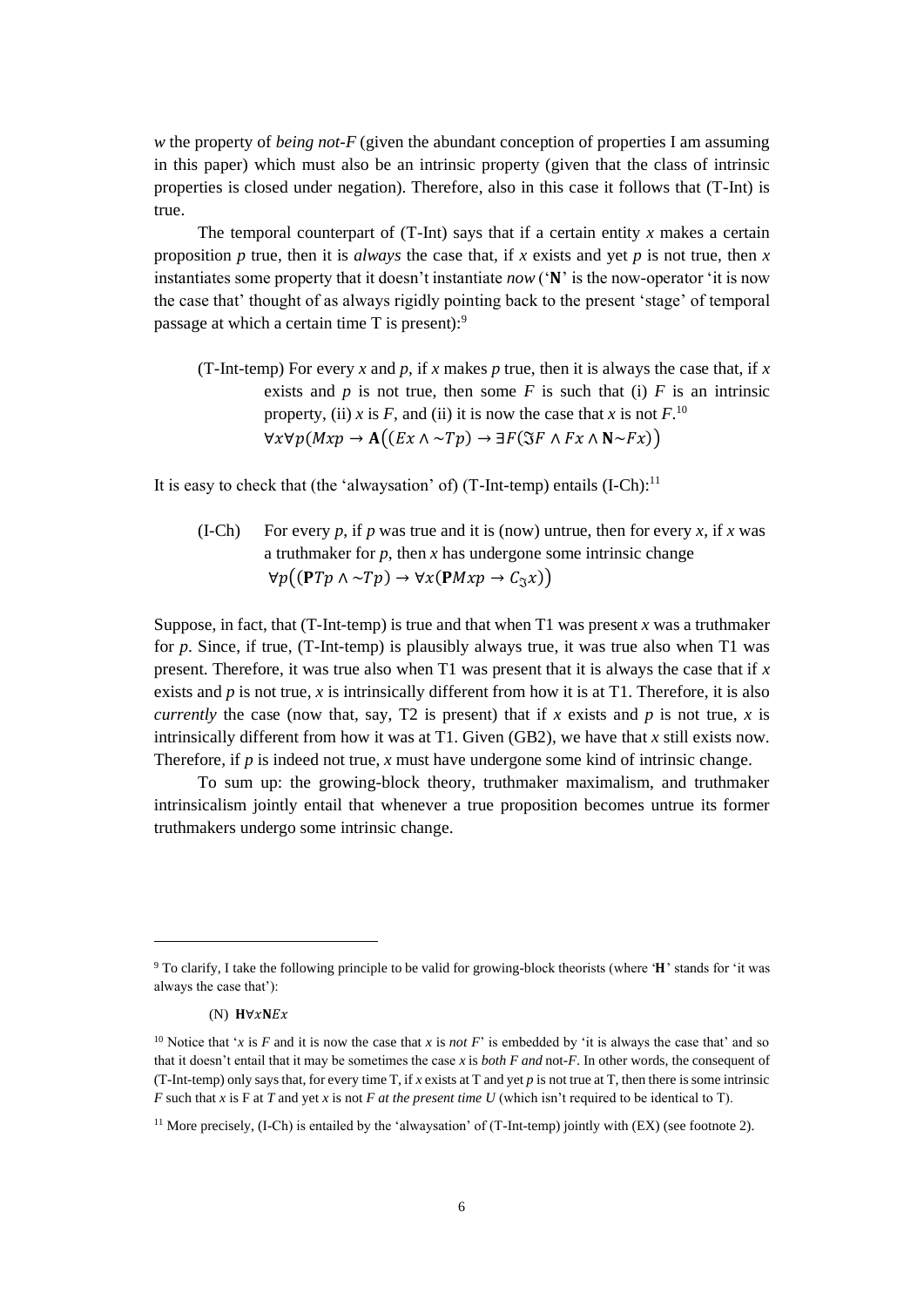#### *2.2 (P-Inc)*

The growing-block theory appears to be (what we may call) a 'purely incremental' theory of time, in the sense that what happens as time goes by for growing-block theorists is *only* that newer entities come into existence (instantiating properties and relations).<sup>12</sup> As Broad (1923) himself puts it:

'Nothing has happened to the present by becoming past except that fresh slices of existence have been added to the total history of the world.' (Broad 1923, p. 66).

For growing-block theorists 'all that God has to do' in order to make time pass a little bit longer is just to create some new entities (along with their properties and the relations they bear to other entities). No other action from God is required, let alone any action that directly changes any aspect of what already existed.

How can the purely incremental nature of the growing-block theory be properly formulated? A first idea may be that of taking the only kind of change entities can go through as they become past to be *extrinsic*:

'Broad claims that as something goes from being present to being past, nothing intrinsic to it changes. The only change is relational.' (Merricks 2006, p. 104)

However, this idea cannot be endorsed by growing-block theorist embracing both truthmaker maximalism and intrinsicalism, as (I-Ch) requires that the past truthmakers of now-false propositions have undergone some kind of intrinsic change. Furthermore, as it will become apparent below, there appears to be at least one kind of intrinsic change that that past can undergo which appears to be perfectly compatible with the growing-block theory.

A second, more promising way to express the purely incremental nature of the growing-block theory might be that of saying that the only propositions that can become true are those saying of some newly existing entities either that they exist or that they instantiate certain properties and relations. Unfortunately, also this idea proves to be inadequate. Suppose, in fact, that  $b$  is a newly existing entity and that  $a$  already existed before. Suppose, furthermore, that for some properties  $F$  and  $G$ ,  $\alpha$  is  $F$  and that  $\beta$  is the only entity that is  $G$ . In this case, the following are all examples of propositions that have just become true and yet intuitively do not comply with the idea just presented:

- (i) *a* exists and *b* exists  $Ea \wedge Eb$
- (ii)  $a$  is  $F$  and  $b$  is  $G$
- $Fa\wedge Gb$ (iii) Something is *G*  $\exists x Gx$

<sup>12</sup> See also Correia and Rosenkranz (2018, pp. 88-90).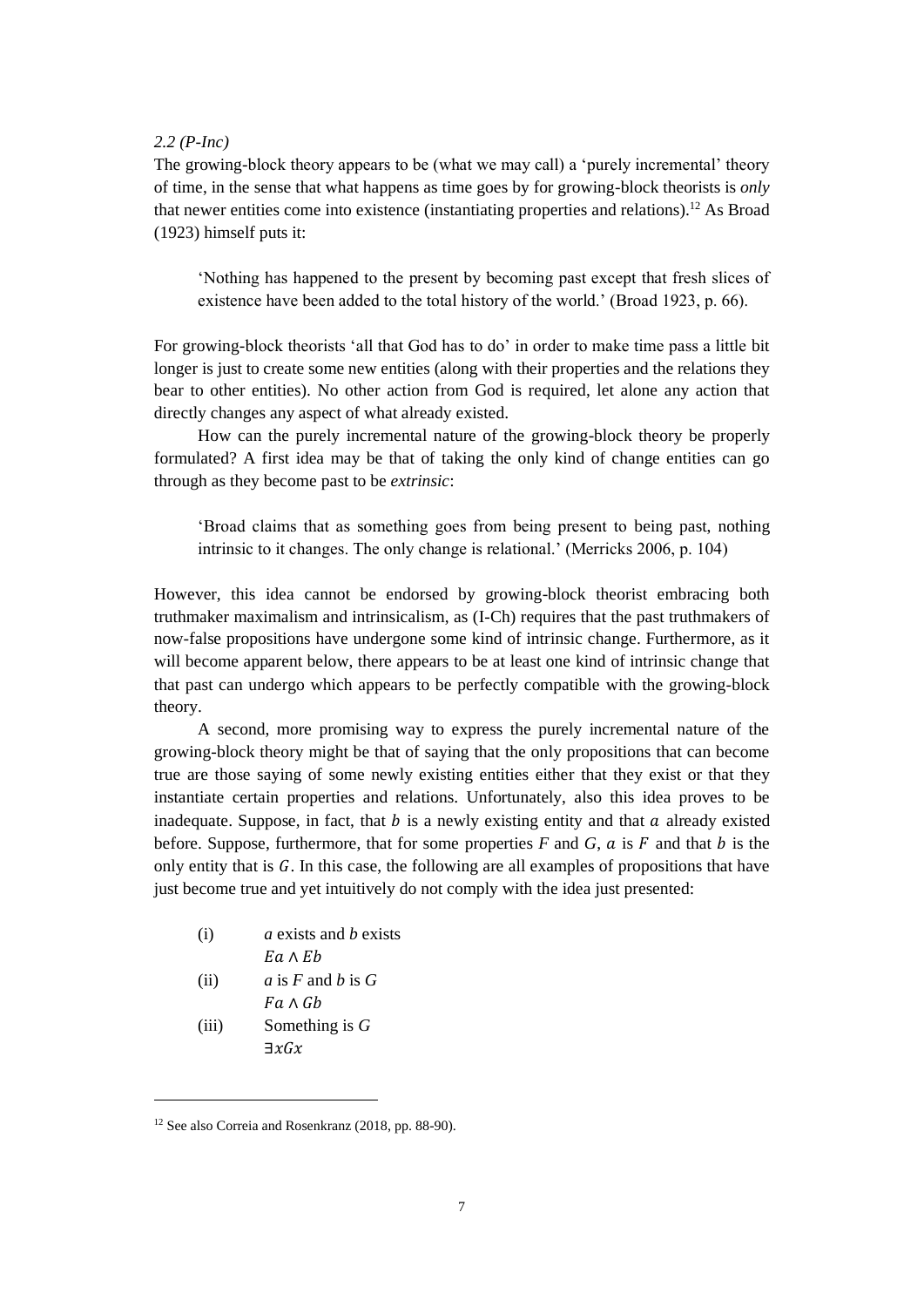The problem with (i)-(iii) is that both *b*'s existence and its being *G help determine* many facts that are not identical either to the fact that  $b$  exists or to the fact that  $b$  is  $G$  (like the fact that *a is F and b is G* and the fact that *something is G*). This appears to lend some plausibility to the idea that the purely incremental nature of the growing-block theory is best formulated by means of the notion of *metaphysical grounding*. <sup>13</sup> As a matter of fact, it seems plausible that, although growing-block theorists must accept that as time passes there are new facts not concerning solely the existence of new entities or their properties, they can nevertheless claim that every new fact that is not the fundamental fact that *x* exists or that *x* is *F* (for some newly existing *x* and property *F*) must be at least partially *grounded* in facts concerning new entities. This grounding-based way to express the purely incremental nature of the growing-block theory can be expressed by (P-Inc). According to (P-Inc), although the increase of the sum total of existence may help ground truths that don't concern just newly existing entities, what only goes on at the *fundamental* level of reality while time passes is just that new entities, equipped with their properties and relations, come into existence.

### *2.3 (I-Part)*

(I-Part) is entailed by the grounding-based definition of the notion of intrinsic property proposed by Rosen (2010):

(GI-def) '*F* is an intrinsic property iff, as a matter of necessity, for all *x*: If x is F in virtue of  $\phi(y)$ —where  $\phi(y)$  is a fact containing y as a constituent—then  $y$  is part of  $x$ ; and If x is not-F in virtue of  $\phi(y)$ , then y is part of x. (The last clause ensures that *loneliness*—the property a thing has when there are no things distinct from it—is not deemed an intrinsic property.)' (Rosen, 2010, p. 112)

(GI-def) has a great deal of plausibility to it, at least *prima facie*. On the one hand, it seems natural to think that the fact that *x* instantiates the property *F* can be fundamental only if *F* is an intrinsic property (if  $F$  was an extrinsic property, the fact that  $F$  is  $x$  would seem to *depend* on the fact that *x*'s *surroundings* are in a certain way). On the other hand, if the fact that *x* is *F* only depends on facts concerning *parts* of *x*, it seems highly plausible to take *F* to be an intrinsic property. Suppose, instead, that *x* is *F*, *F* is an intrinsic property, and the fact that *x* is *F* is grounded in certain facts having only certain entities  $y_1, y_2, ..., y_n$  as constituents. How could *F* be an intrinsic property of *x* if one of the *y*s wasn't contained in *x* as a part? Consider, for instance, a certain wall *W*. *W* has many parts: bricks, grains of sand, electrons, *et cetera*. Suppose that *W* has a certain property *F* that depends on the fact that some entity *y* that is not a part of *W* has a certain property *G*. Intuitively, if *y* is not a part of *W*, then *y* must be an entity that just belongs to *x*'s surroundings. But in that case *F*

<sup>&</sup>lt;sup>13</sup> On the notion of metaphysical grounding see, among many others, Rosen (2010), Correia and Schnieder (2012), Fine (2012), Bliss and Trogdon (2016).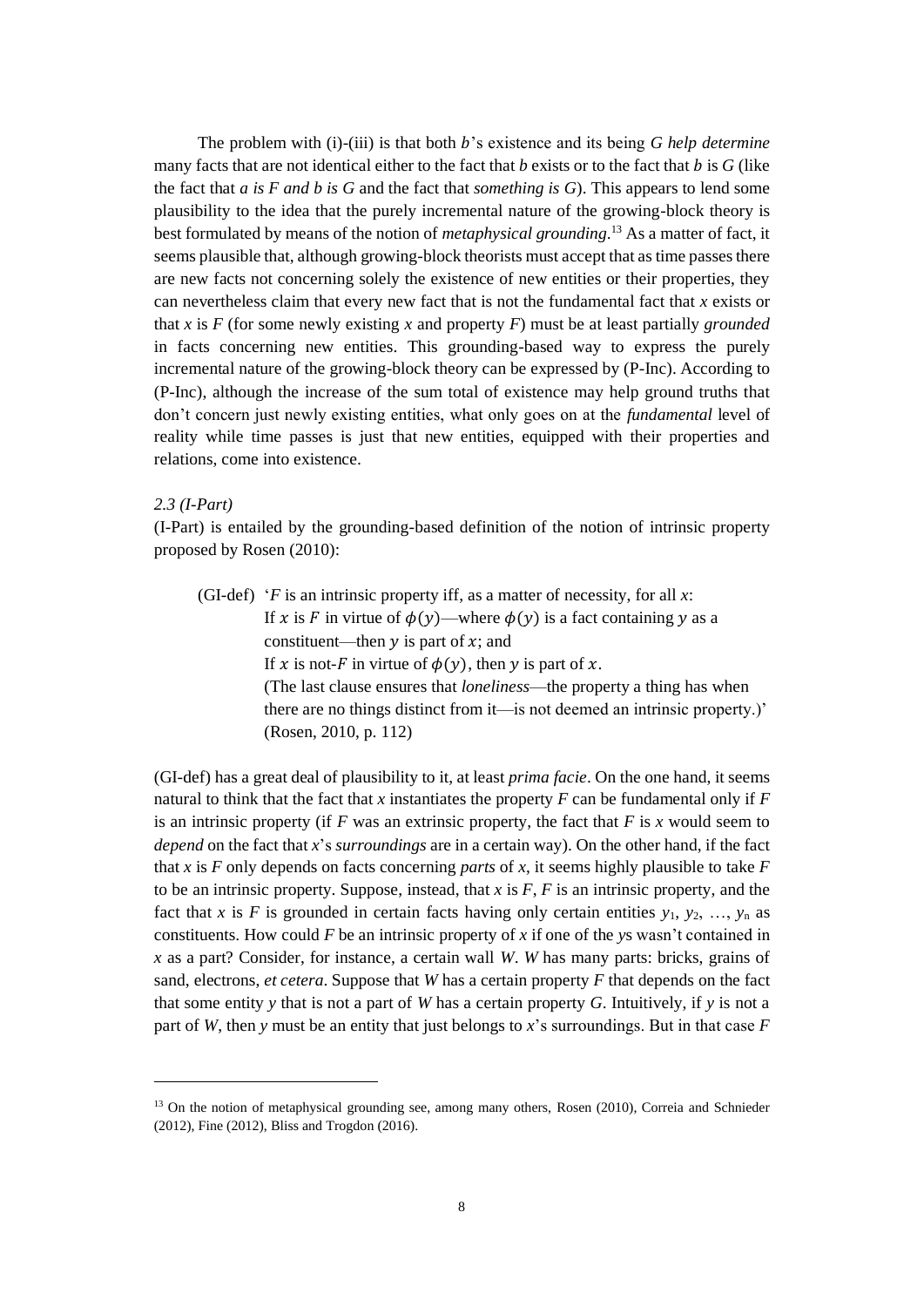cannot be an *intrinsic* property of the wall, since it doesn't depend solely on how the wall is 'in itself'.

Marshall (2015) and Bader (2013) have recently argued that (GI-def) is open to counterexamples. For instance, the fact that the singleton {Obama} exists depends, according to many authors, on the fact that Obama exists. If one also holds that Obama is not a part of {Obama}, (G-def) ends up classifying the property of existing as *extrinsic*  (Marshall 2015, p. 12). Interestingly, however, Marshall's and Bader's examples seem to involve only properties that are *always* had by an object insofar as it exists, such as 'existing', 'having a member', 'having a predecessor' (Marshall 2015, p. 13), or 'being [either I or not-I] or lonely' (where *I* is an intrinsic property; Bader 2013, p. 555n43). However, the class of properties that are relevant for the argument of section 2 belong to the class of properties that can be *changed* over time. Therefore, at least the version of (I-Part) that is restricted to these properties seems to be sufficiently safe from this kind of objection.

#### III. THE ARGUMENT

Jointly with (GB2) and (A-theory), (T-Max), (I-Ch), (P-Inc), and (I-part) entail that every proposition *p* that has become untrue is such that its past truthmakers have acquired some new proper part:

(M-Ch) For every  $p$ , if it was true that  $p$  and yet  $p$  is not true anymore, then (i) there is something that was a truthmaker for *p* and, for every *x*, if *x* made *p* true, then some *y* is such that it is a proper part of *x* although it wasn't a part of *x* before

$$
\forall p((\mathbf{P}Tp \land \sim Tp) \rightarrow (\exists x \mathbf{P} Mxp \land \forall x (\mathbf{P} Mxp \rightarrow \exists y (y < x \land \mathbf{P} y \nleq x))))
$$

*Proof.* From (A-change) we have that some proposition  $q$  (of the form  $\langle T \rangle$  is present) was true in the past but is not true anymore:

(1)  $\sim Tq \wedge PTq$ 

By (T-Max),  $q$  had a truthmaker. Let's call it ' $a$ ':

 $(2)$  PMaq

By (GB2), *a* still exists even if  $q$  is now untrue (from (1)):

(3)  $Ea \wedge \neg Ta$ 

By (T-Int) it follows that, since a made q true and a still exists even if q is now untrue, a must have undergone some intrinsic change. Therefore, there must be an intrinsic property that  $a$  now instantiates and that it didn't instantiate before. Let  $S$  be this property:

(4)  $\Im S \wedge Sa \wedge P \sim Sa$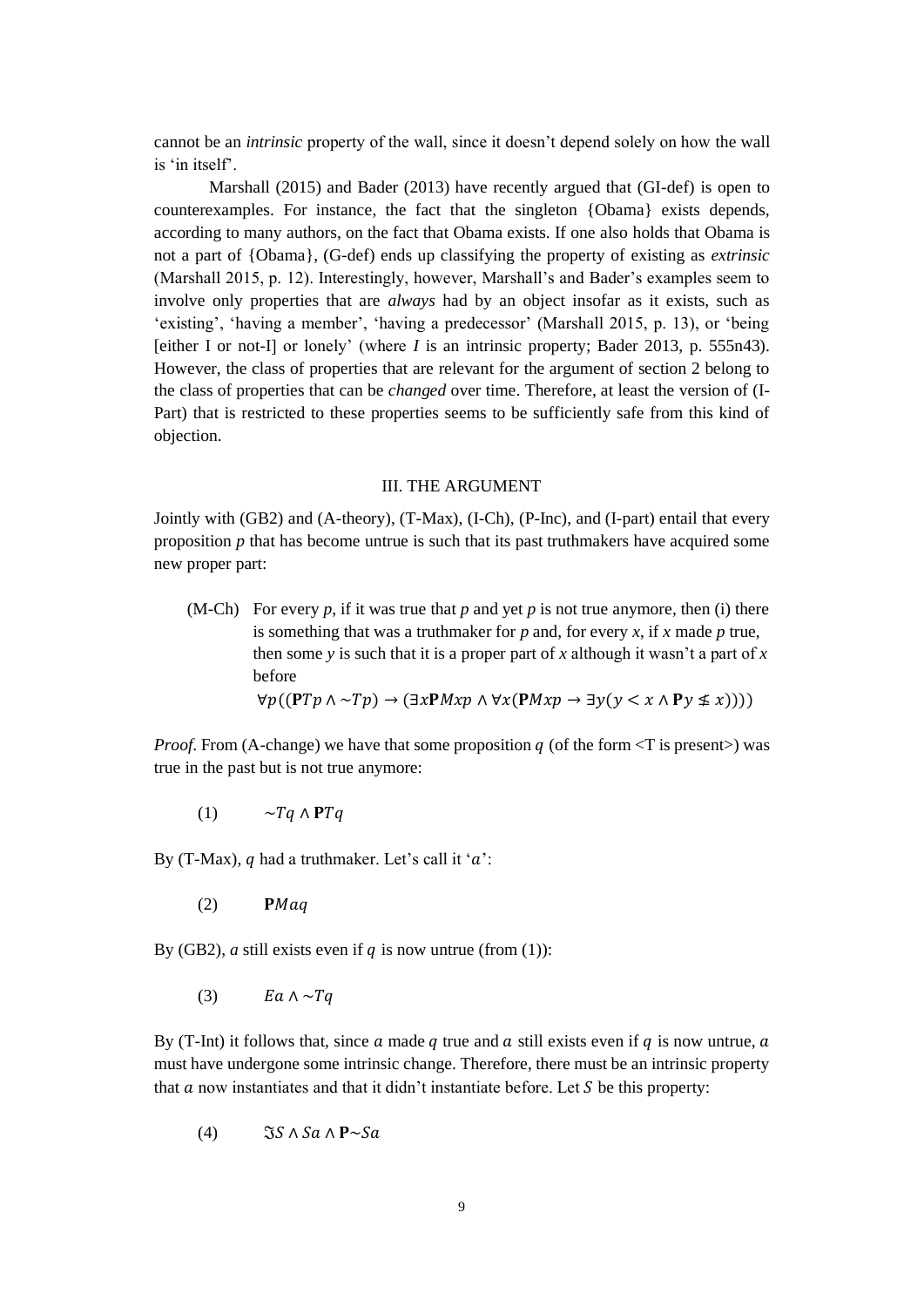It follows from (4) that the proposition that  $\alpha$  is  $S$  has changed its truth-value and has become true:

(5)  $\mathbf{P} \sim TSa \wedge TSa$ 

From (P-Inc) and (5) we have that some newly existing entity *b* is such that, for some fundamental fact  $f$  having  $b$  as a constituent, either  $f$  is the fact that  $a$  is  $S$  or the fact that  $a$ is *S* is grounded in *f*.

(7) 
$$
\sim \mathbf{P}Eb \wedge \mathbf{F}(f) \wedge Cbf \wedge ([Sa] = f \vee [Sa] \Leftarrow f)
$$

Suppose, that *b* is *not* a constituent of  $[Sa]$ . *f* and  $[Sa]$  are, thus, different facts. From (4) and (7) we have that (i) *S* is an intrinsic property of *a*, (ii) the fact that *a* is *S* is grounded in the fact  $f$ , and (iii)  $b$  is a constituent of  $f$ :

$$
(8) \qquad \Im S \wedge [Sa] \Leftarrow f \wedge Cbf
$$

(8) and (I-part) jointly entail that  $b$  is a part of  $a$ , and therefore, that  $b$  is a proper part of  $a$ (being *a* different from *b*):

$$
(9) \qquad b < a
$$

Suppose, instead, that *b is* a constituent of [*Sa*]. In this case there appear to be at least two ways to conclude that *b* must be a part of *a*. The first way uses the following principle:

(C-part) If *F* is an intrinsic property, then, for every *x*, if *x* is *F*, then for every *y*, if the fact that *x* is *F* has *y* as a constituent, then *y* is part of *x*  $\Im F \to \forall x (Fx \to \forall y(Cy[Fx] \to y \leq x))$ 

Those who accept (I-part) should find (C-part) similarly appealing. In fact, it appears plausible to say that *y* can be a constituent of the fact that *x* is *F* either by being a part of *x* or by (somehow) being a constituent of the property *F* (in the sense in which, for instance, Michelle Obama might be said to be a constituent of the property 'being married to Michelle Obama'). Here  $F$  is an intrinsic property of  $x$ . But the same kind of intuition bolstering (I-part) seems to also bolster the idea that every constituent (if any) of an *intrinsic* property of a certain entity must be *part* of that entity. Suppose, in fact, that *y* is a constituent of a property  $F$ ,  $x$  is  $F$ , and  $y$  is not part of  $x$ . In that case, it would seem that at least part of the way *x* is (namely, its being *F*) involves some entity that is not contained in *x* and that must instead be part of *x*'s surroundings. Therefore, *x*'s being *F* cannot be considered to be something that is intrinsic to *x*. For instance, Michelle Obama is not part of Barack Obama. However, we may assume, she is a constituent of the property 'being married to Michelle Obama'. Barack Obama instantiates the property of being married to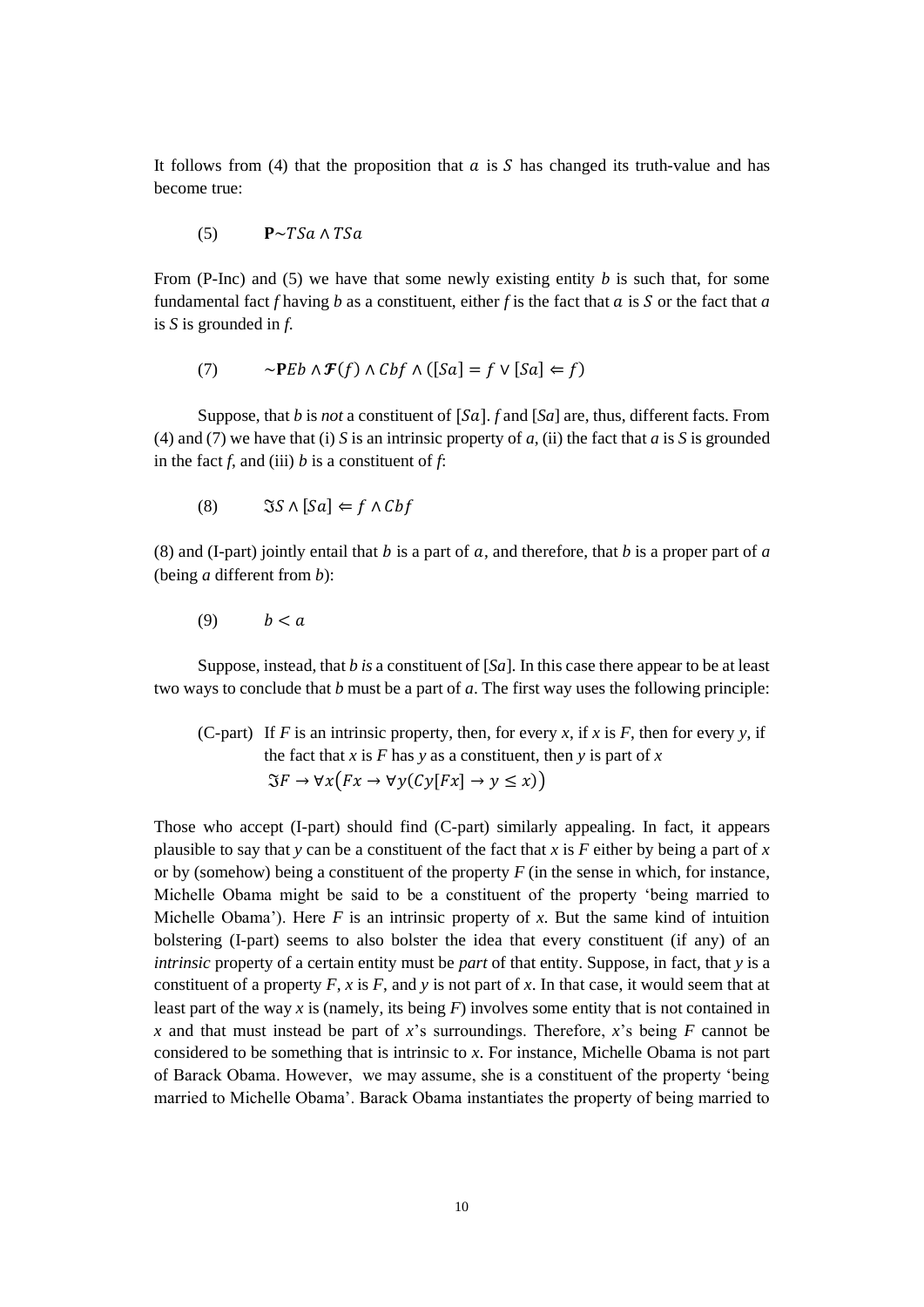Michelle Obama. (C-part) correctly predicts that 'being married to Michelle Obama' is not an intrinsic property of Barack Obama.

The second way to defend the idea that in the case under consideration *b* must be part of *a* invokes the principle according to which if an entity *y* is a constituent of a property *F*, then the fact that a different entity *x* instantiates *F* must at least partially depend on and, thus, be partially grounded in—some fact having *y* as a constituent (a fact which may or may not be the fact that *y* exists; in what follows ' $CxF$ ' stands for '*x* is a constituent of the property  $F$ <sup>'</sup>):

(Dep) If *y* is a constituent of the property  $F$ ,  $x$  is  $F$ , and  $x$  is different from  $y$ , there is some fact *f* having *y* has a constituent such that the fact that *x* is *F* is partially grounded in *f*:  $\forall x \forall y ((\mathit{CyF} \land \mathit{Fx} \land x \neq y) \rightarrow \exists f (\mathit{Cyf} \land \mathit{[Fx]} \Leftarrow f))$ 

Consider again the property of being married to Michelle Obama. Barack Obama instantiates that property. The fact that Barack Obama instantiates that property is plausibly grounded in the fact that Barack Obama is married to Michelle Obama (see, for example, Fine 2012, p. 68), which is plausibly a fact having Michelle Obama as a constituent. Given (Dep) and (Gi-def) it follows also in this case that  $b$  is a part of  $a$ , and therefore, that  $b$  is a proper part of *a*.

 $b$  didn't exist before. *A fortiori*, it was never part of  $a$  before. This means that  $a$  has just acquired a *new* (proper) part:

$$
(9) \qquad \exists x \big( x < a \land \mathbf{P}(x \not\leq a) \big)
$$

By generalization, this argument shows that every proposition  $p$  that ceases to be true as time passes is such that its past truthmakers have undergone some kind of *mereological change* and have acquired at least one new proper part, so that (M-Ch) is true. *Q*.*E*.*D*.

### IV. TRUTHMAKERS AND MEREOLOGICAL CHANGE

Some may use the results reached in the previous section to present the following objection:

- (i) truthmakers are Armstrongian states of affairs (that is, 'instantiations of universals by particulars'; Armstrong 1997, p. 119);
- (ii) Armstrongian states of affairs cannot undergo mereological change;
- (iii) therefore, the combination of the growing-block theory and truthmaker maximalism is to be rejected (as requiring that at least some truthmakers do undergo some mereological change).<sup>14</sup>

(ii) immediately follows under the assumption that Armstrongian states of affairs are *non*mereological composites (Armstrong 1997, p. 118). However, (ii) should be plausible even for compositional pluralists like McDaniel (2009) who claim that 'that there are many fundamental parthood relations' (McDaniel 2009, p. 254)' and that one of them ('*s*-

<sup>&</sup>lt;sup>14</sup> Many thanks to an anonymous referee for this Journal for pressing me on this issue.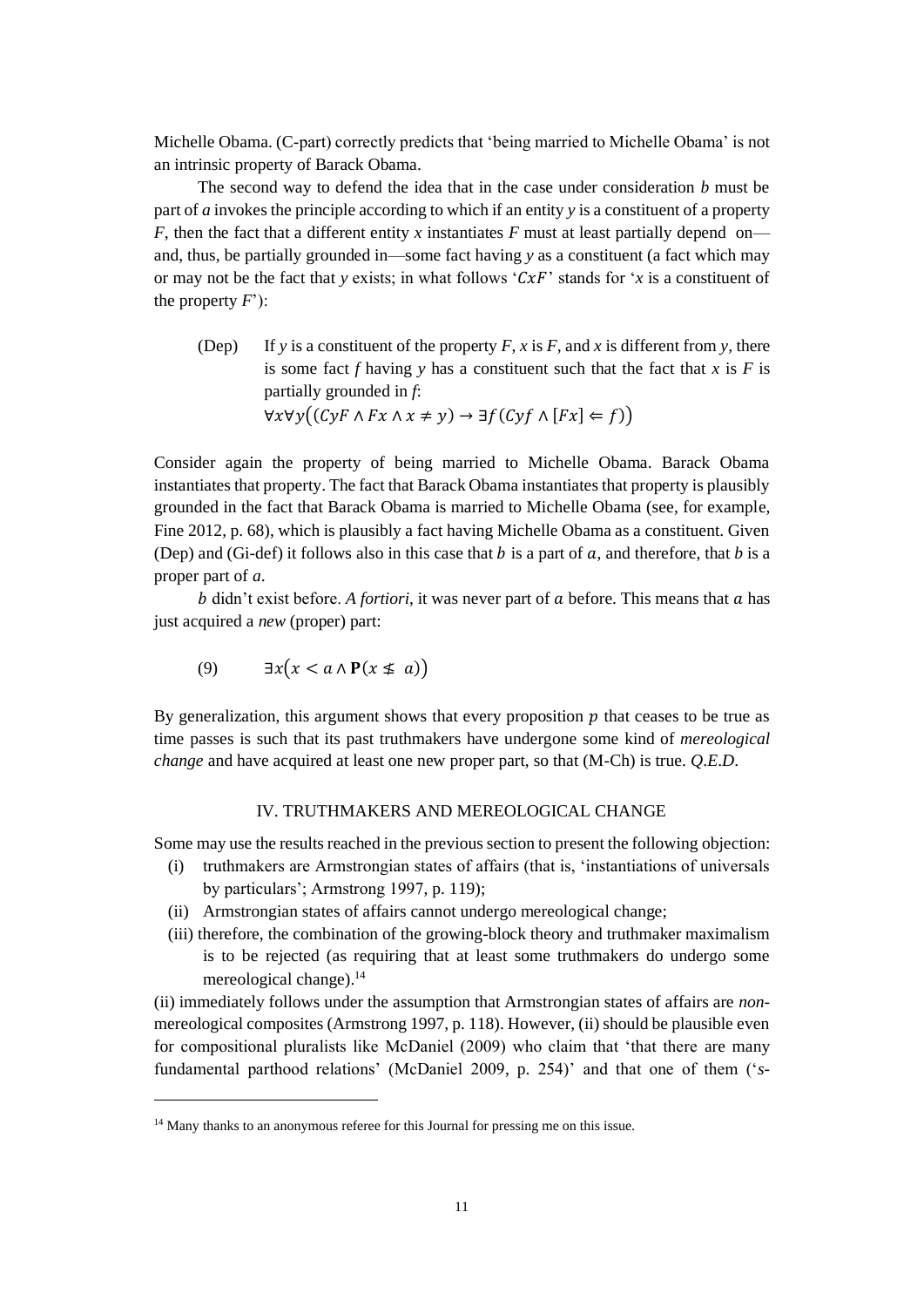parthood'; McDaniel 2009, p. 251) relates the constituents of a state of affairs to the state itself. As a matter of fact, if states of affairs are composite entities, they plausibly possess their parts essentially. Consider the state of affairs  $S$  of the electron  $e_1$  having spin-up which has as *s*-parts the electron  $e_1$  and, say, the universal  $U=$  'having spin up'. Plausibly, any state *T* that is just like *S* only except for having either a different electron  $e_2$  or the universal  $D$ ='having spin down' as *s*-parts (instead of either  $e_1$  or *U*, respectively) would be a *different* state (namely, either the state of  $e_2$  having spin up, or the state of  $e_1$  having spin down).

Be that as it may, however, growing-block theorists endorsing truthmaker maximalism can actually concede the truth of (ii) as they appear to have good independent reasons not to accept (i). As a matter of fact, as we observed in section II.1, the kind of growing-block theorists under discussion reject the idea that truthmakers necessitate the truth of the propositions they make true. However, Armstrong's (1997, pp. 116-118; 2004, pp. 48-49) main argument for taking truthmakers to be states of affairs crucially depends on the assumption of the truthmaker necessitarianism:

'It does not matter whether we work with tropes or universals, and again whether we work with bundles or substances with attributes. The same powerful truthmaker argument for states of affairs or (metaphysical) facts can be mounted. […] *Truthmakers must necessitate*, and the mere entities or their mere mereological sum by hypothesis cannot necessitate the linkages required. *So there must exist states of affairs to be the truthmakers* […]' (Armstrong 2004, pp. 48-49; my italics)

In other words, if truthmaker necessitarianism is assumed, a red rose cannot be the truthmaker for  $\langle$ the rose is red> precisely because its existence fails to necessitate the truth of <the rose is red> (since the rose might have had a different color). Therefore, the truthmaker for <the rose is red> must be an entity that can*not* exists without the rose being red, like the state of affairs of the rose being red. However, if truthmaker necessitarianism is *not* assumed, there seems to be no reason to introduce in one's ontology entities like the state of the rose being red (indeed, the apparent ability of embracing truthmaker maximalism without inflating one's ontology with states of affairs appears to be a *virtue* of truthmaker intrinsicalism). Therefore, in this case the role of truthmakers can be played by entities that—like the red rose—are endowed with the needed mereological structure (but without possessing their parts essentially).

It seems, therefore, that growing-block theorists embracing truthmaker maximalism shouldn't be worried by the objection from Armstrongian states of affairs.

## V. HOW THE BLOCK GROWS

Let  $P$  be a proposition that was true one moment ago (when T1 was present) and that is now (that T2 is present) untrue. It follows from (M-Ch) that there was a truthmaker for *P* that still exists (even if it doesn't make *P* true anymore) and that has acquired a new (proper) part. Let be such an entity. Suppose that, when T1 was present, *m wasn't* a mereological atom and so that it had proper parts. Let the as be the proper parts of *m* when T1 was present and let the  $b$ s be the proper parts of  $m$  now that T2 is present. We can, then, reason as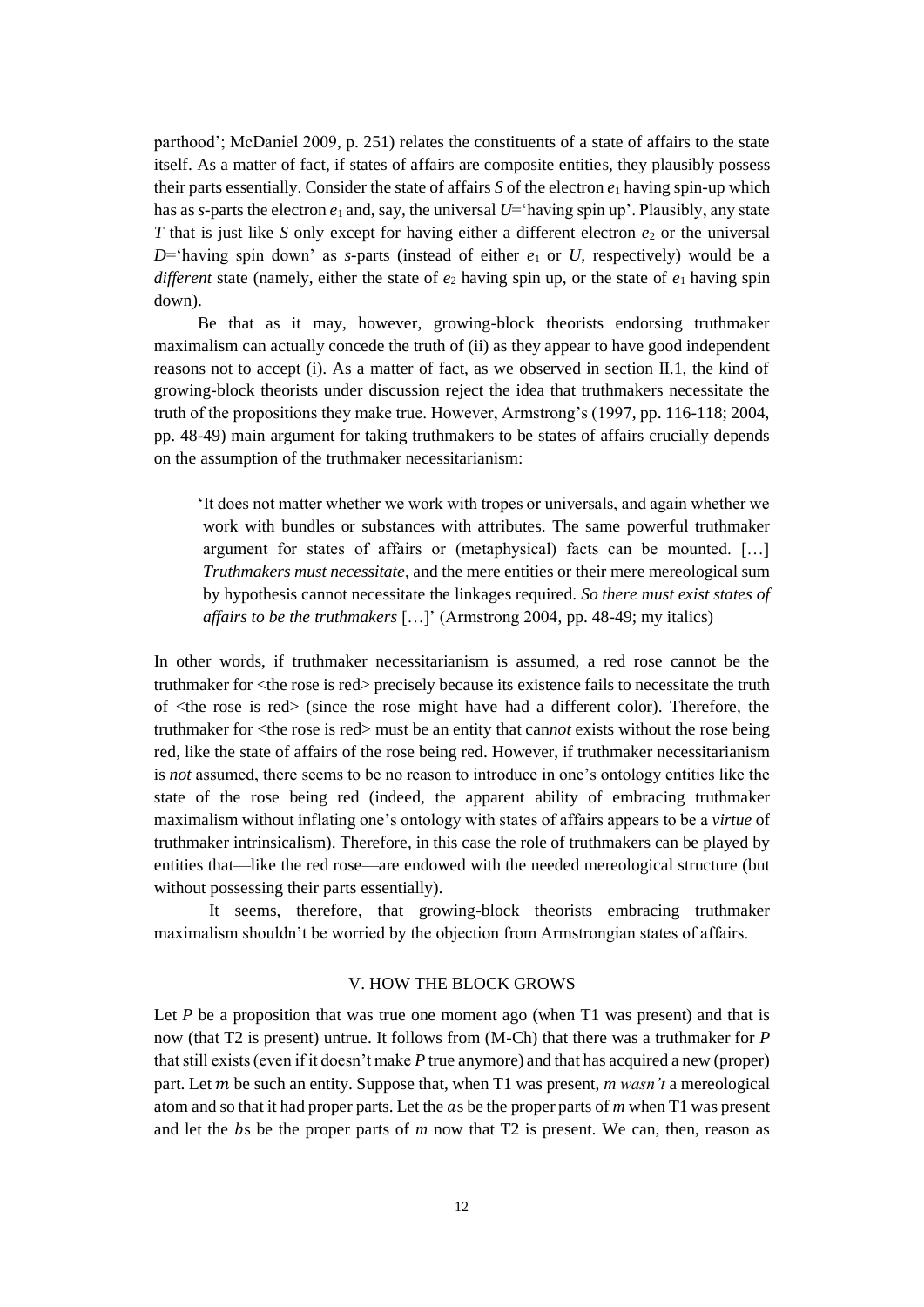follows. Since (as we just proved in the previous section) something that wasn't part of *m* is now part of *m*, the *a*s are distinct from the *b*s (in the sense that either some of the *a*s are not among the *b*s, or some of the *b*s are not among the *a*s). If we assume that the axioms of classical mereology are always the case, it follows that is also always the case that every plurality of entities has a unique fusion.<sup>15</sup> For instance, *m* is clearly the unique fusion of the s. *Let's then assume that*—now that T2 is present—*the unique fusion of the s is different from*  $m$  and let  $k$  be this entity (I will return to this assumption below). The  $a$ s existed when T1 was present and  $m$  was the fusion of the  $a$ s then.  $k$  is now the fusion of the  $a$ s. It also appears plausible to suppose that when T1 was present *k* already existed and was already composed of the *a*s. However, this means that when T1 was present the *a*s had *two* fusions, namely, *m* and *k.* Therefore, contrary to what we are assuming, it wasn't always the case that every plurality of entities has a unique fusion. *Contradiction*!

We have reached a version of the familiar puzzle of mereological change.<sup>16</sup> In this case, it may seem that growing-block theorists have three main options to resist the threatened contradiction:

- (O1) deny that *k* was composed of the *a*s when T1 was present;
- (O2) reject the principle according to which every plurality of entities has at most one fusion;
- (O3) reject mereological universalism.

However, the idea that *k* started being composed of the *a*s only when *m* underwent mereological change cries out for justification. Therefore, absent some plausible, independent story of what exactly forces the *a*s to start composing an entity they didn't compose before once *m* grows by incorporating new parts, this option can be safely left aside. The only two live options to address this puzzle appear, thus, to be only (O2) and (O3). In the remainder of this section I will argue that (O3) seems to be the best option for growing-block theorists endorsing truthmaker maximalism.

According to growing-block theorists, being present boils down to being 'at the edge' of the growing block. In the case of times, a time T is present if and only if every other time on the block (if any) is earlier than T. Given truthmaker intrinsicalism, the truthmaker for <T is present> is an entity that is *intrinsically* such that *every time U different from T is earlier than T*. This idea, coupled with the argument discussed in section 3, seems to suggest the following metaphysical picture. The 'block' of reality is the mereological

<sup>&</sup>lt;sup>15</sup> For instance, classical mereology can be axiomatized by means of just two claims: (i) parthood is transitive; (ii) every plurality of entities has a unique fusion (see Hovda 2009, p. 82). In this case, to assume that the axioms of classical mereology are *always the case* is to assume the two following tensed truths (where '*xx*' is a plural variable, ' $yFx x'$ ' stands for 'y is a fusion of the *xx*' and ' $\exists ! y$  ...' stands for 'there is a unique *y* such that…'):

 $(TCM1)$   $A\forall x \forall y \forall z ((x \leq y \land y \leq z) \rightarrow x \leq z)$ 

 $(TCM2)$  A $\forall xx$ ∃!  $y(yFx)x$ 

<sup>&</sup>lt;sup>16</sup> On the puzzle of mereological change see, among others, Sider (2003, chapter 5), van Inwagen (2006) and Olson (2006).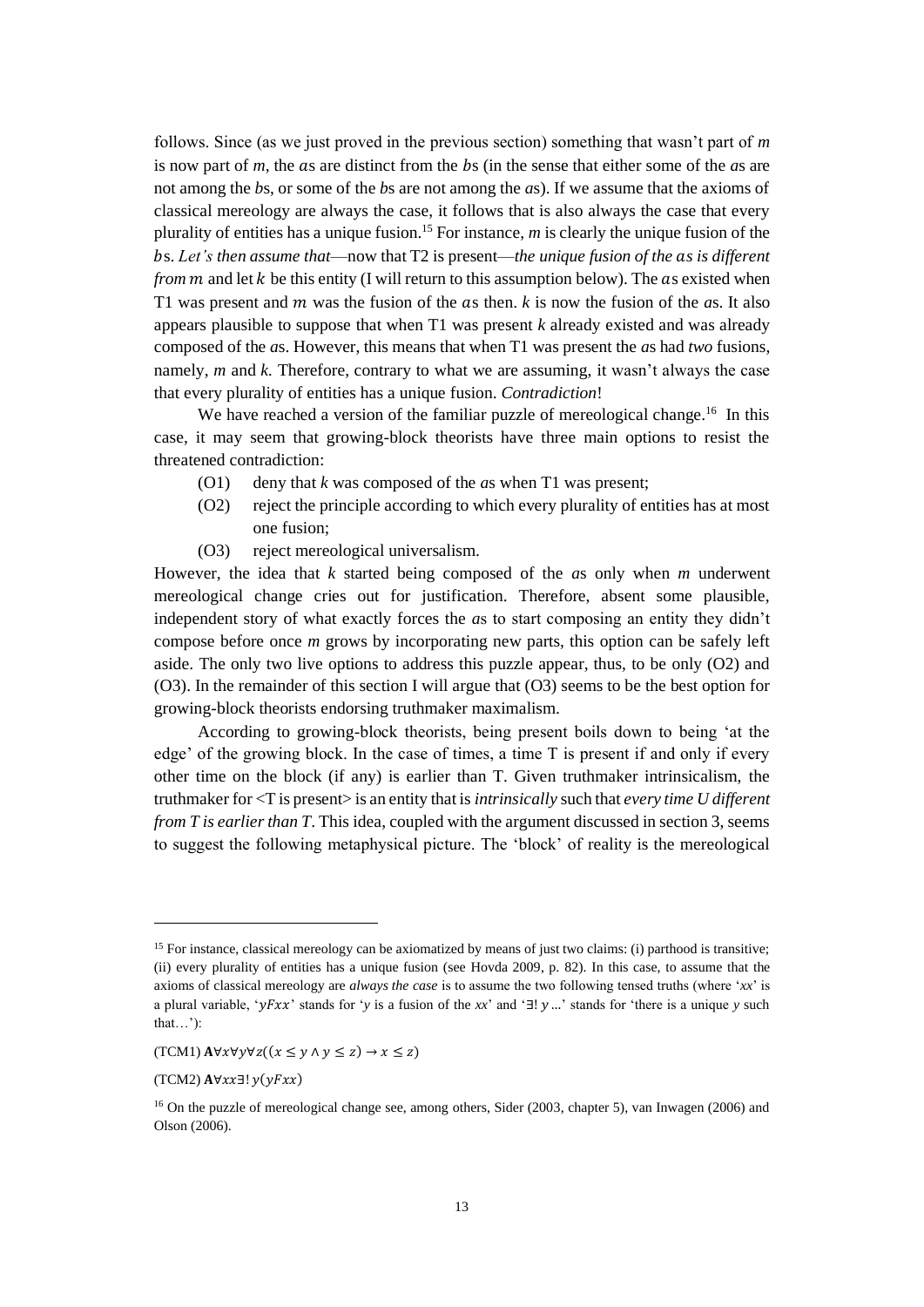fusion of every concrete entity and always contains every concrete entity as a part.<sup>17</sup> Therefore, it is always the case that the newly existing present time T is a new proper part of the block that lies at 'the edge' of the block. As time goes by, the *block grows* and <T is present> becomes false. But <T is present> becomes false precisely *because the block itself has acquired a new proper part*: the time U which is now the 'new present time'. According to this picture, the growing block is an entity that *literally grows* in time by acquiring newer and newer proper parts. Therefore, in the case we have just considered, *m*—the truthmaker at T1 of <T1 is present>—*is the block itself*. When T2 becomes present the block undergoes some mereological change and acquires new proper parts.  $\langle T1 \rangle$  is present becomes false. Now that T2 is present,  $m$  (the block) makes  $\langle T2 \rangle$  is present true.

In this scenario the *a*s are all the proper parts of the block when T1 is present (notice that in this case it is also highly plausible to think that, when T1 was present, the block *wasn't* a mereological atom). Given that *m* is the growing-block itself we appear to have good reasons to think that *m* is *not* a fusion of the *a*s anymore (as we assumed above). Consider, in fact, the following standard definition of mereological fusion:

# Fusion: *x* is a fusion of the *y*s if and only if (i) each of the *y*s is part of *x* and (ii) every part of *x* overlaps at least some of the *y*s

Suppose that, now that T2 is present, *m* is still a fusion of the *a*s. It follows from the second conjunct of Fusion that every entity that is now part of the block overlaps at least some of the *a*s. What are the *a*s in this case? Plausibly, a combination of regions of spacetime (spanning up to time T1) and objects located at them. Now that T2 is present, the block has acquired some new proper parts, namely, some other regions of spacetime plus some newly existing objects located at them. If the block was still a fusion of the *a*s, it would thus follow from Fusion that each of its new parts overlaps at least some of the *a*s. But this doesn't sound at all plausible. Surely, the newly existing regions of spacetime (time T2 and all of its proper parts) are disjoint from each of the old ones. Furthermore, it is also highly plausible to suppose that at least some (if not all) of the newly existing objects will be located *only* at the new regions of spacetime. It is then sufficient to assume just a modicum of 'harmony'<sup>18</sup> between the mereological structure of objects and the mereological structure of the spatiotemporal regions they occupy to conclude that those objects must be disjoint from all of the *a*s. Therefore, we can conclude that the block isn't a fusion of the *a*s anymore and so that the version of the growing-block theory under consideration is indeed saddled by the mereological puzzle presented above.

According to the main idea behind option (O2) (see above), now that T2 is present the *a*s fuse an entity *k* which is different from the block of reality. *k* is an entity that looks exactly like the block looked like when T1 was present. Since, however, we are rejecting (O1) we must conclude that when T1 was present the block and *k* co-existed. Not only.

<sup>&</sup>lt;sup>17</sup> Alternatively, one could think of the block as the fusion of every entity whatsoever. I am here ignoring this option for simplicity's sake.

<sup>&</sup>lt;sup>18</sup> For an introduction to 'harmony' principles see Gilmore (2018, § 3).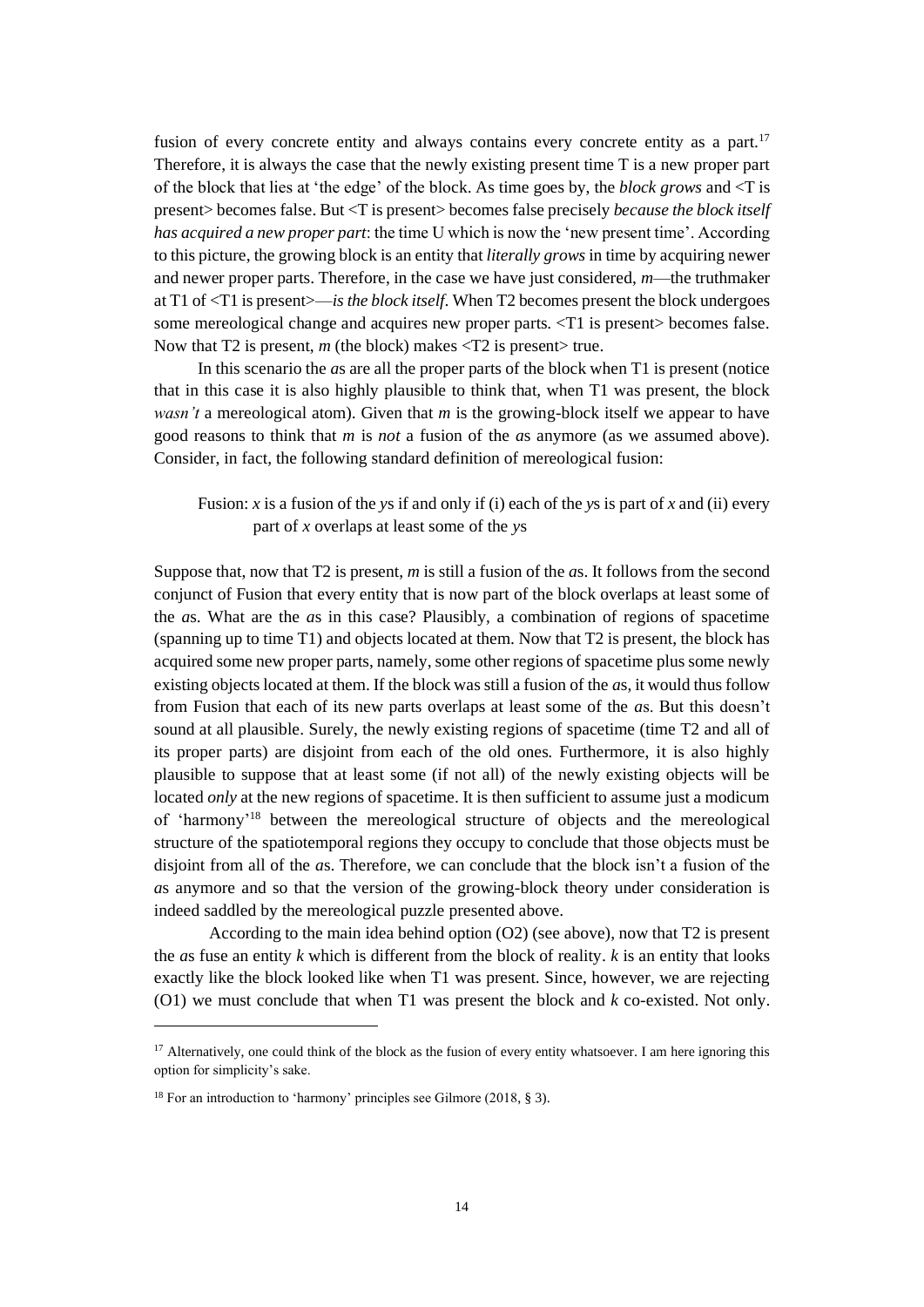Since they had the same proper parts, they were plausibly *co-located*. Furthermore, supposing that T1 isn't the first time on the block of reality, this case of co-location must be a case of *four-dimensional co-location*, as it involves two entities that are extended both in space *and* time! It is thus possible to conclude that the most plausible option for growingblock theorists is (O3) and, namely, the rejection of mereological universalism.

The resulting metaphysical picture is, thus, the following. While the block grows, there is always something (namely, the block itself) that is the fusion of every concrete entity. However, at every stage of the growth of the block there is no entity that is mereologically like the block was when some past time was present. For instance, while when T1 is present—there is indeed an entity (that is, the block) which is the mereological fusion of all the concrete entities, when T2 becomes present there is no entity that is the fusion of all the concrete entities that existed when T1 was present.

## VI. CONCLUSION

The metaphysical picture that is suggested by the main argument presented in this paper seems to require growing-block theorists endorsing truthmaker maximalism to reject mereological universalism. This entails that this kind of growing-block theorists have the burden to give an account of the way composition is restricted within their theory. Whether this challenge can be adequately addressed remains to be seen. Notice, for instance, that, since at every 'stage' of the growth of the block there is something that is the mereological fusion of every concrete entity, growing-block theorists cannot simply answer van Inwagen's (1990) 'Special Composition Question' by claiming that composition is 'brutal' (Markosian 1998). Be that as it may, however, if what I have argued in this paper is correct, growing-block theorists endorsing truthmaker maximalism seem to have at least some reason to claim that *this* is indeed how the block grows.<sup>19</sup>

#### **REFERENCES**

- Armstrong, David. 2004. *Truth and Truthmakers* (Cambridge, UK: Cambridge University Press).
- ———. 1997. *A World of States of Affairs* (Cambridge, UK: Cambridge University Press).
- Bliss, Ricki, and Kelly Trogdon. 2016. Metaphysical Grounding, *The Stanford Encyclopedia of Philosophy*. (Winter 2016 Edition), ed. Ed Zalta, URL=<http://plato.stanford.edu/ archives/win2014/entries/grounding>.

Broad, Charlie Dunbar. 1923. *Scientific thought* (London: Routledge and Kegan Paul).

Briggs, R. A. 2012. "Truthmaking without necessitation," *Synthese*, vol. 18, no. 1, pp. 11- 28.

<sup>19</sup> This paper was presented at the *Forschungskolloquium* at the University of Hamburg in January 2018 and at the workshop *Glasgow meets Hamburg* at the University of Glasgow in February 2018. I am very grateful to the audiences in both occasions for their very useful feedback. I also wish to thank two referees for this Journal for comments which helped improve the paper. This work was generously funded by the *Deutsche Forschungsgemeinschaft* (Project number 448954791) and the Spanish *Ministerio de Ciencia e Innovación* (Grant Number: RYC2019-026416-I).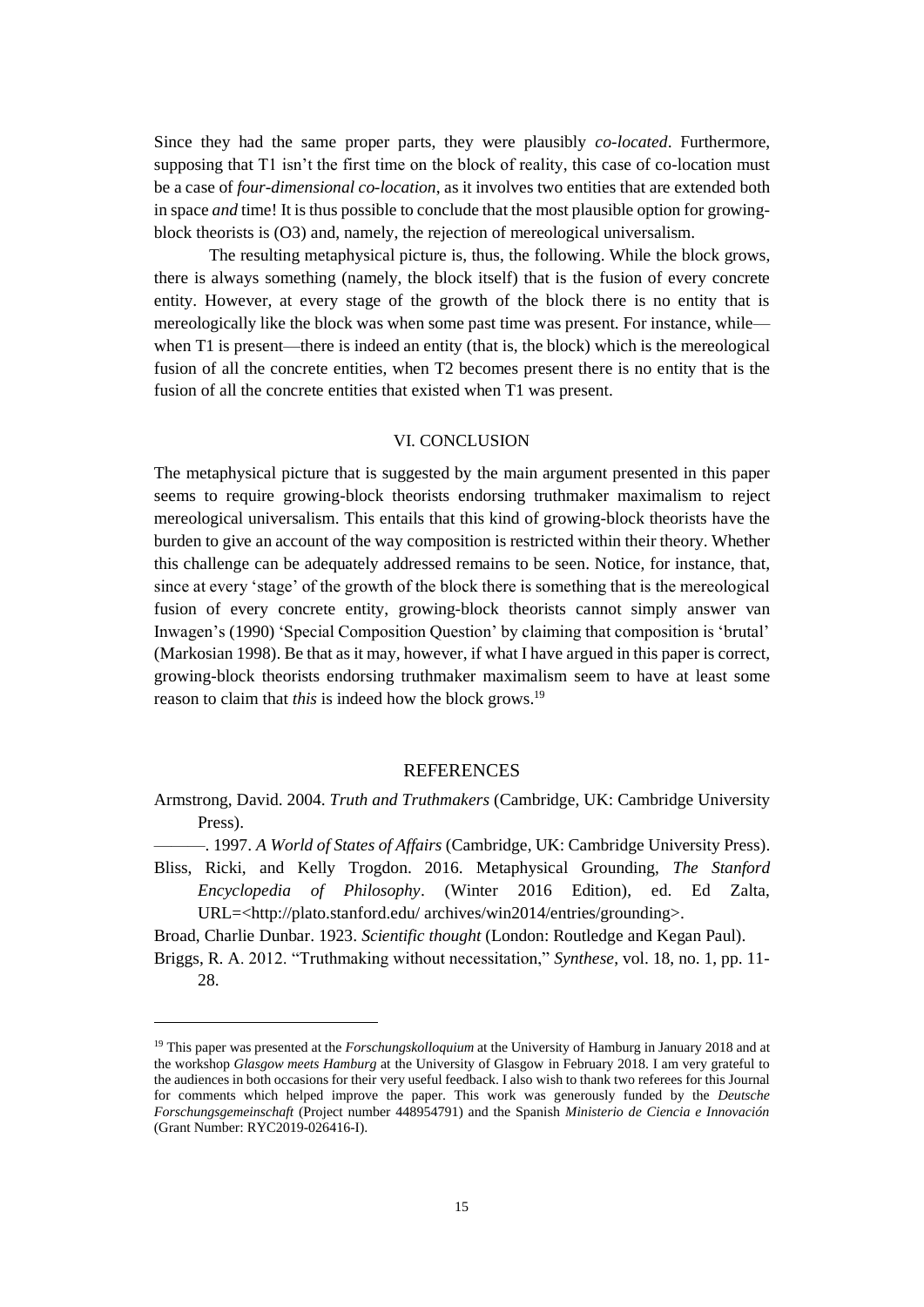- Correia, Fabrice and Sven Rosenkranz. 2013. "Living on the brink, or welcome back, growing block!," in *Oxford studies in metaphysics: volume 8*, ed. Karen Bennet and Dean Zimmerman (New York: Oxford University Press), pp. 333-350.
	- ———. 2018. *Nothing To Come: A Defence of the Growing Block Theory of Time* (Synthese Library, Springer).
	- ———. 2020. "On the relation between modality and tense," *Inquiry*, vol. 63, no. 6, pp. 586-604.
- Correia, Fabrice and Benjamin Schnieder. 2012. "Grounding: an opinionated introduction," in *Metaphysical Grounding: Understanding the Structure of Reality*, eds. Fabrice Correia and Benjamin Schnieder (Cambridge, UK: Cambridge University Press), pp. 1–36.
- Deasy, Daniel. 2017. "What is Presentism?," *Noûs*, vol. 51, no. 2, pp. 378-397.
- Dixon, Scott. 2016. "What Is the Well-Foundedness of Grounding?," *Mind*, vol. 125, no. 498, pp. 439-468.
- Dorr, Cian and Jeremy Goodman. 2020. "Diamonds are Forever," *Noûs*, vol. 54, pp. 632- 665.
- Fine, Kit. 2012. "Guide to Ground," in *Metaphysical Grounding: Understanding the Structure of Reality*, eds. Fabrice Correia and Benjamin Schnieder (Cambridge, UK: Cambridge University Press), pp. 37-80.
- Gilmore, Cody. 2018. "Location and Mereology," in *The Stanford Encyclopedia of Philosophy*, (Fall 2018 Edition), ed. Ed Zalta,

URL=<https://plato.stanford.edu/archives/fall2018/entries/location-mereology/>.

- Hovda, Paul. 2009. "What is Classical Mereology?," *Journal of Philosophical Logic*, vol. 38, pp. 55–82.
- Markosian, Ned. 1998. "Brutal Composition," *Philosophical Studies*, vol. 92, no. 3, pp. 211-249.
- Marshall, Dan. 2015. "Intrinsicality and Grounding," *Philosophy and Phenomenological Research*, vol. 90, pp. 1-19.
- Merricks, Trenton. 2006. "Goodbye Growing Block," in *Oxford Studies in Metaphysics: volume 2*, ed. Dean Zimmerman (New York: Oxford University Press), pp. 103–10.
- Olson, Eric. 2006. "The paradox of increase," *The Monist*, vol. 89, no. 3, pp. 390-417.
- Parsons, Josh. 1999. "There is no 'truthmaker' argument against nominalism," *Australasian Journal of Philosophy*, vol. 77, no. 3, pp. 325– 34.
	- ———. 2007. "Theories of Location," in *Oxford Studies in Metaphysics: volume 3*, ed. Dean Zimmerman, (New York: Oxford University Press), pp. 201–32.
- Rosen, Gideon. 2010. "Metaphysical Dependence: Grounding and Reduction," in *Modality: Metaphysics, Logic, and Epistemology*, eds. Bob Hale and Aviv Hoffmann (Oxford, UK: Oxford University Press), pp. 109–36.
- Sider, Ted. 1996. "Intrinsic properties," *Philosophical Studies*, vol. 83, no. 1, pp. 1-27. ———. 2001. *Four Dimensionalism* (Oxford, UK: Oxford University Press).
- ———. 2011. *Writing the Book of the World* (Oxford, UK: Oxford University Press).
- van Inwagen, Peter. 1990. *Material Beings* (Ithaca: Cornell University Press).
	- ———. 2006. "Can Mereological Sums Change Their Parts?," *Journal of Philosophy*, vol. 103, no. 12, pp. 614-630.